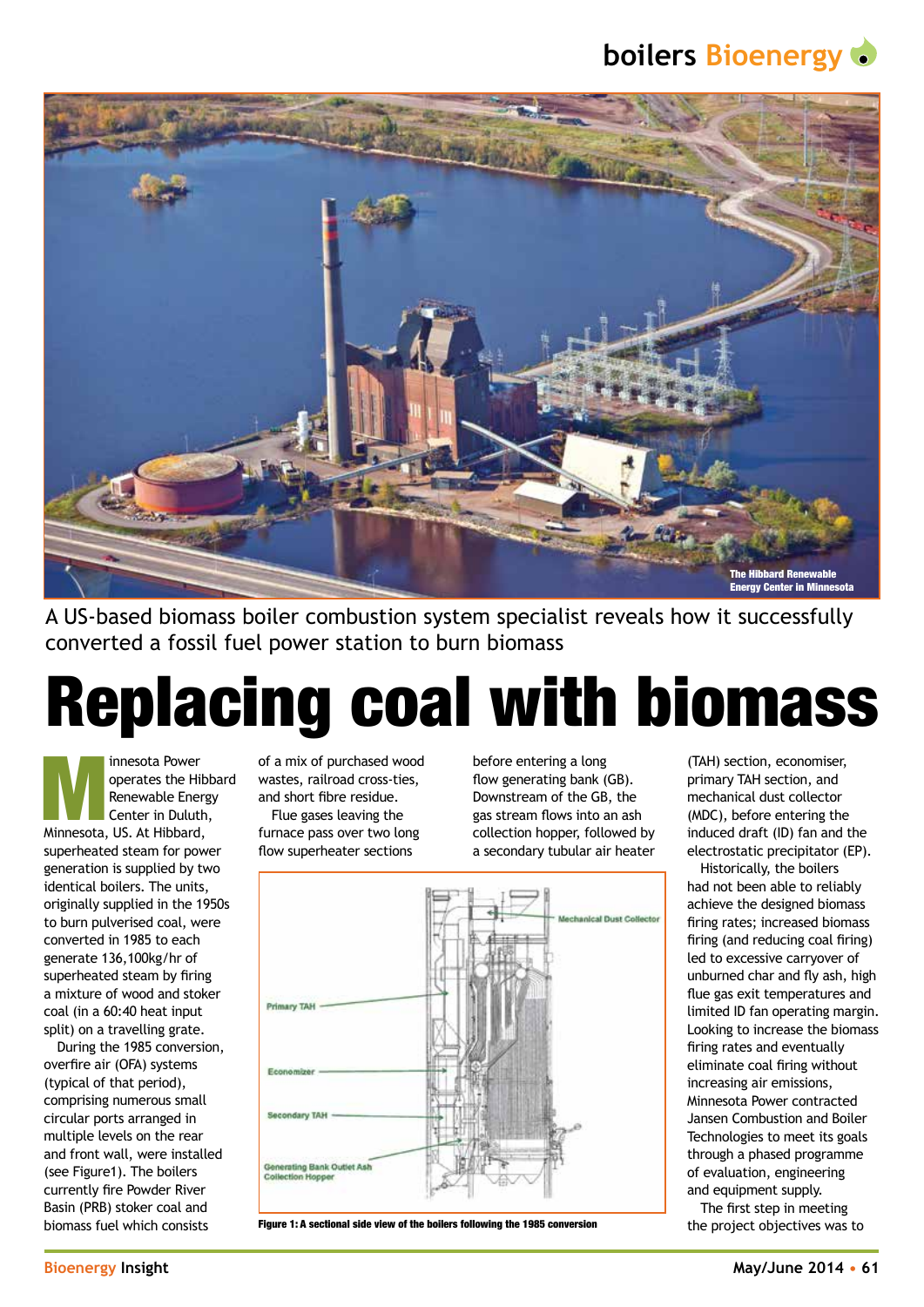## **Bioenergy boilers**

gather reliable information on the boiler operations. Jansen engineers made first-hand observations and collected data from the boilers while being operated at high steaming rates with -57% of the heat input being supplied by biomass and the rest by coal. The approach and methodology for this work is described in Reference 1. The following operational deficiencies were identified from this evaluation:

- Non-uniform fuel delivery and an ineffective OFA penetration and mixing caused high char and ash carryover
- High flue gas velocities in the GB outlet ash hopper resulted in poor ash collection and increased the ash loadings to downstream equipment
- High flue gas velocities and low heat transfer surface area of the economiser and TAHs contributed to increased erosion, high flue gas exit temperatures (~260°C), and low boiler thermal efficiency
- The high gas exit temperature also increased the flue gas volumetric flow, which limited the ID fan capacity.

To overcome these limitations, the following upgrades were recommended to sustain increased biomass firing rates, while achieving lower ash loadings in the back passes without exceeding the capacities of the MDC, the ID fan and the EP:

- A combustion system upgrade that improves the burnout of in-flight char and volatile gases. This included upgrading the OFA system and replacing the existing fuel distributors with modern, more effective fuel distributors
- A redesigned GB outlet ash hopper for improved ash collection to lower fly ash loading in the boilers' back passes. The ash hopper was designed with improved access to the hopper internals to

clear out ash deposits

- An upgrade of the existing economiser with a significantly larger one to improve heat capture, increase boiler thermal efficiency and lower flue gas flow rates
- The replacement of the existing TAH with a larger unit to improve heat capture and to reduce erosion rates. All of these recommended upgrades have now been implemented on the boilers except an upgrade of the fuel distributors.

Combustion system modelling and design

Computational Fluid Dynamics (CFD) modelling was implemented to quantify flue gas flow patterns, oxygen  $(O<sub>2</sub>)$  and carbon monoxide (CO) levels, turbulence and temperatures for different OFA delivery strategies; and fuel delivery patterns to illustrate the advantage of an upgraded combustion system over the existing configuration.

Jansen has used CFD modelling to evaluate over 150 industrial boilers burning a variety of solid and liquid fuels. These models have been used to identify combustion improvements and other operating problems while firing biomass, coal, sludges, refuse-derived fuels and spent chemical liquors.

Jansen's approach was to install eight 'dual range' OFA nozzles on the furnace sidewalls in an interlaced pattern that supply 35-50% of the total combustion air. The nozzles' dual range design achieves optimal flow and jet penetration over a range of flow demands. In addition, the nozzles' low pressure drop design allows OFA feed pressures of less than 38cm wg (water gauge). In this case, the low feed pressure requirement allowed the system to be implemented without an upgrade of the existing OFA booster fan. The original OFA system

with numerous smaller ports provided insufficient jet momentum for the OFA to penetrate very far into the furnace. In comparison, the upgraded system provided significantly deeper jet penetration and generated intense mixing and turbulence.

As shown in Figure 4, improved air and fuel delivery improved the burnout of the in-flight fuel particles. The plots show particle traces of the in-flight fuel particles and are coloured by the particles' stage in the combustion process. The green particle traces represent drying, yellow represents volatiles burning, red represents char burning, and teal represents residual fly ash. The upgraded combustion system arrangement predicted a significant reduction in carryover of in-flight char particles and volatile gases. Improved burnout of volatiles and in-flight fuel particles in the lower furnace led to hotter lower furnace temperatures and cooler furnace exit temperatures. A hotter lower furnace aids the fuel drying process and helps prevent fuel piling on the grate.

The evaluation and CFD modelling effort concluded that the unit's furnace volume and grate surface were adequately sized to achieve 100% biomass firing and helped define the upgrade design of the OFA and fuel delivery systems.



Figure 2: The new OFA nozzle arrangement on the boiler sidewall



Figure 3: Modelling plots of the jet penetration profiles of the original and upgraded combustion systems, where regions of the furnace with velocities higher than 18m/s are shown